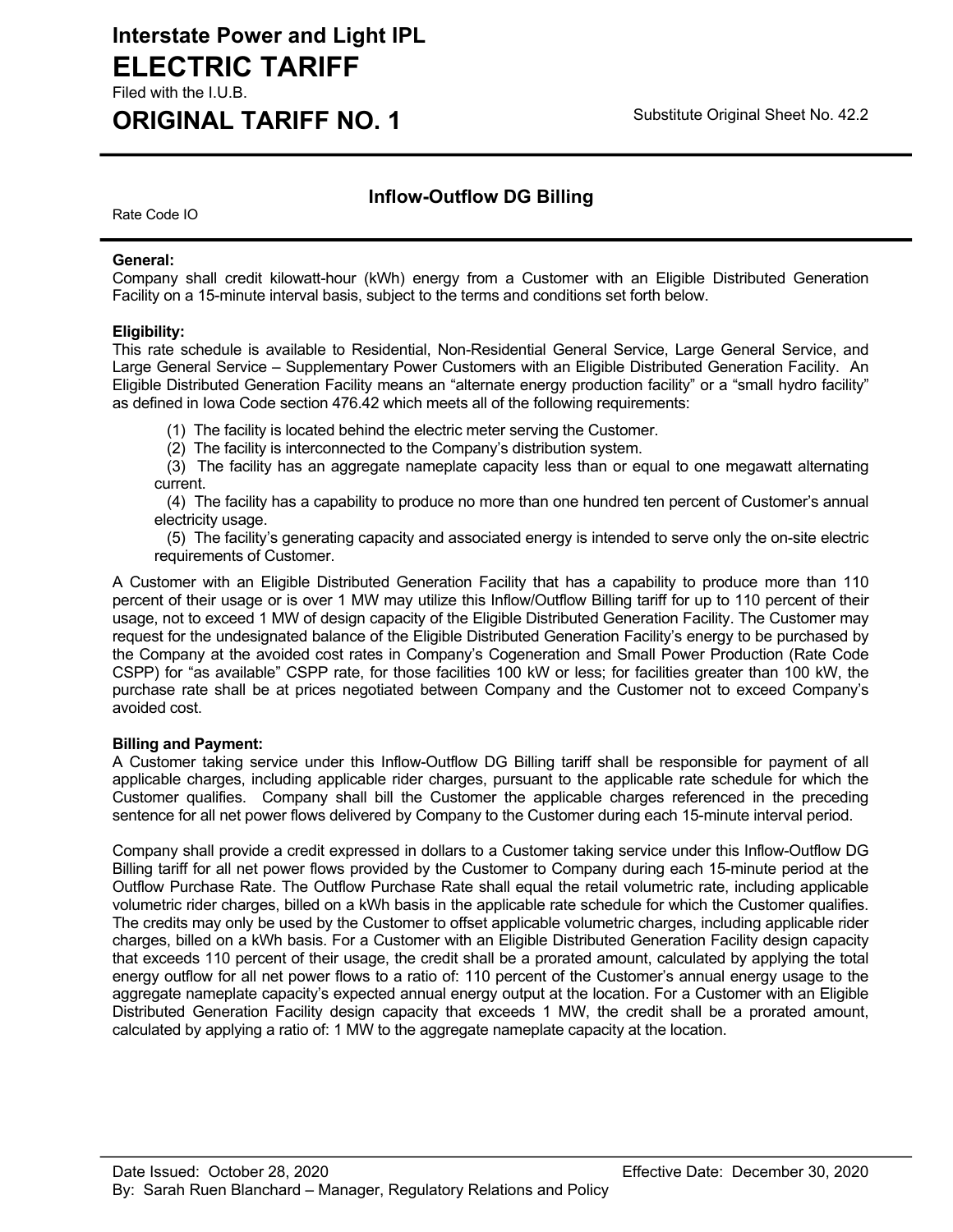## **Interstate Power and Light IPL ELECTRIC TARIFF** Filed with the I.U.B.

# **ORIGINAL TARIFF NO. 1** Substitute Original Sheet No. 42.3

## **Inflow-Outflow DG Billing**

Rate Code IO

If the credits in a billing month exceed the applicable volumetric charges, including applicable volumetric rider charges, billed on a kWh basis the excess credits shall be carried over to the subsequent billing month; with carry-over credits offsetting any applicable volumetric charges in the next billing month before applying any current month credits. Any balance of excess credits remaining at the end of an annual period or upon termination of service shall be forfeited by the Customer. The annual period shall be the period of twelve (12) consecutive monthly billing periods. The initial annual period begins when the Customer commences service under this tariff and may include fewer than twelve (12) consecutive monthly billing periods. The Customer shall choose either a January or April date at the time of interconnection for purposes of determining the annual period. At no time shall the Company be required to convert the credits to cash. The credits are a purchased power expense in the Energy Adjustment Clause; and any excess credits forfeited by the Customer will serve to reduce purchased power expense.

The Company shall own and have title to the renewable energy attributes, renewable energy credits, and greenhouse gas emission credits related to all outflow credits.

Billing by Company shall be rendered monthly. The term "monthly" for billing purposes hereunder shall mean the period between any two (2) consecutive regular readings by the Company for the meter(s) at the Facility, such readings to be taken as nearly as may be practicable every thirty (30) days. The billings shall be calculated using the applicable rate(s).

Bills are due within twenty (20) days from the date the bill is rendered to the Customer. Bills not paid within the twenty (20) day period will be assessed a late payment charge. The late payment charge is equal to one and one-half percent (1.5%) per month of the past due amount.

### **Metering Equipment:**

Company will install and provide standard metering equipment at the point of service capable of measuring net power flows in each direction on a 15-minute basis. The Customer will not incur any additional charges for metering beyond the charges for metering provided in the Customer's applicable rate schedule.

At its discretion, Company may install on Customer's property, research metering equipment that is not required for billing purposes. Customer shall incur no costs for any research metering unless Customer desires additional metering data, in which case, Customer shall pay the appropriate excess facilities and data handling charges.

### **Transfer from other Rate Schedules:**

Customers currently receiving service under Alternative Energy & Small Hydro Production tariff or the Net Metering Pilot-Renewable Energy Facilities tariff with an Eligible Distributed Generation Facility may continue to receive electric service under those tariffs or may take service under this Inflow-Outflow DG Billing tariff. If an existing Customer receiving service under the Alternative Energy & Small Hydro Production tariff or the Net Metering Pilot-Renewable Energy Facilities tariff chooses to take service under this Inflow-Outflow DG Billing tariff:

- 1. The Customer cannot return the Alternative Energy & Small Hydro Production tariff or the Net Metering Pilot-Renewable Energy Facilities tariff at a later date;
- 2. The Customer will be transferred to this Inflow-Outflow DG Billing tariff starting on the first full billing cycle that begins at least 15 days after the request to transfer is received; and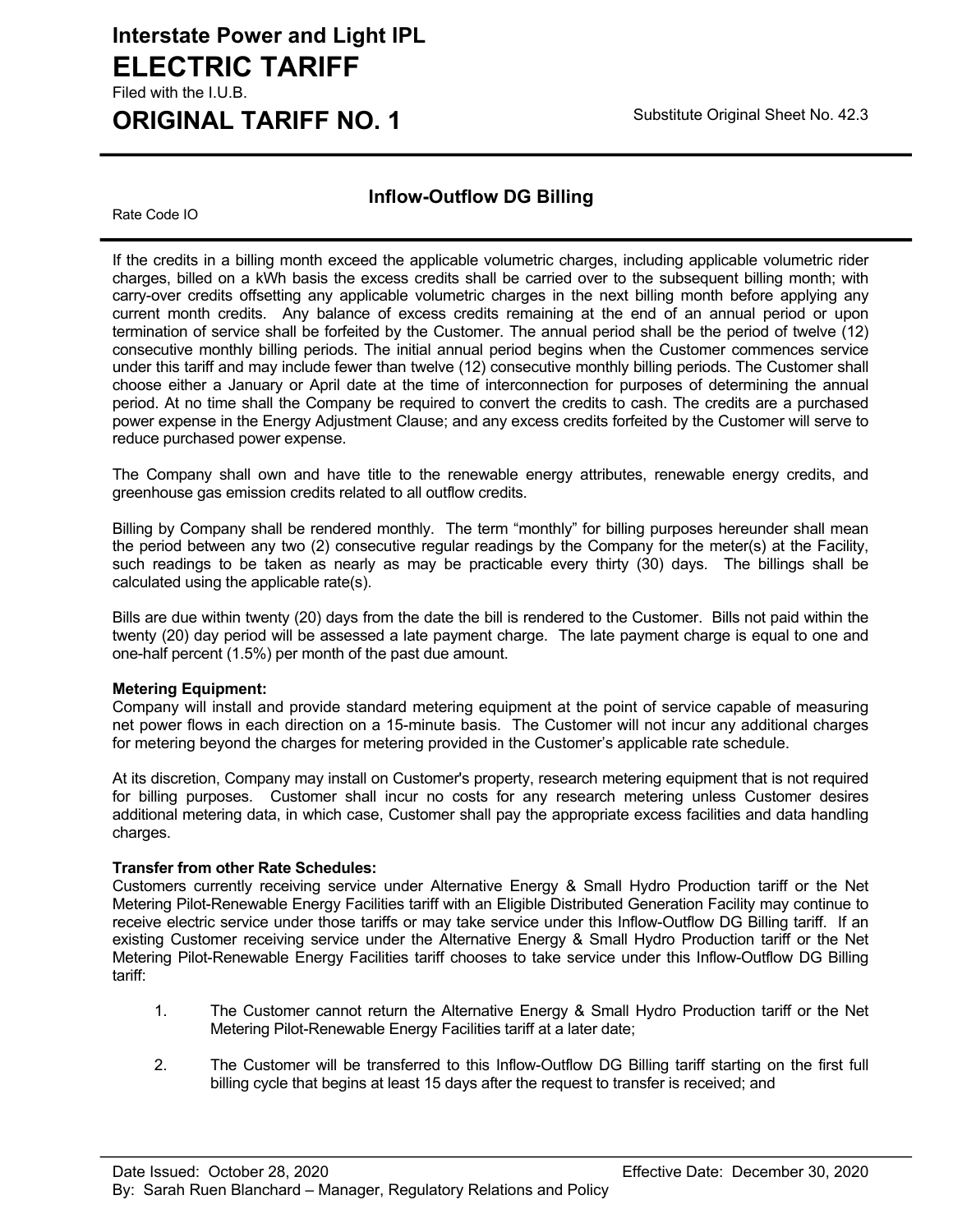## **Interstate Power and Light IPL ELECTRIC TARIFF** Filed with the I.U.B.

# **ORIGINAL TARIFF NO. 1** Substitute Original Sheet No. 42.4

## **Inflow-Outflow DG Billing**

Rate Code IO

3. The Customer cannot carry over any credits from the Alternative Energy & Small Hydro Production tariff or the Net Metering Pilot-Renewable Energy Facilities tariff. Any banked kWh credits acquired while on the Alternative Energy & Small Hydro Production tariff or the Net Metering Pilot-Renewable Energy Facilities tariff will be addressed as stated in the applicable tariffs.

#### **Terms and Conditions:**

- 1. Customer may be served from a distribution transformer which serves no other Customer.
- 2. A Customer with an Eligible Distributed Generation Facility shall comply with the interconnection requirements in Section 16 of IPL's Rules and Regulations.
- 3. Customer shall pay all costs of interconnecting a facility to IPL's system, as specified in IPL's interconnection policy and contract with the Customer. The proposed interconnection facilities shall be located so as to not interfere with the Company's present or proposed distribution system facilities or operation.
- 4. No modification to facilities already approved by the Company shall be made without further Company approval of such proposed revisions.
- 5. The generating capacity and associated energy of the Customer's distributed generation facility shall be intended to serve only the on-site electric requirements of the customer. If the generating capacity and associated energy is used to serve, or is intended to serve, an energy usage other than the on-site electric requirements of Customer, then Customer shall be removed from this Inflow-Outflow DG Billing tariff.
- 6. Company will estimate the expected annual output of the Eligible Distributed Generation Facility using the National Renewable Energy Laboratory's (NREL) PVWatts Calculator, or the following calculation for non-photovoltaic facilities:

((8760 X Nameplate kWac) X \*Capacity Factor) = Estimated Annual Production

\*Annual average Capacity Factor using EIA Table 6.07.B. Capacity Factors for Utility Scale Generators Primarily Using Non-Fossil Fuels: https://www.eia.gov/electricity/monthly/

- 7. For Customers taking service under the Inflow-Outflow DG Billing tariff, Company shall use the most recent three-year average annual usage before DG installation at the Customer's property to determine if the expected annual output of the Eligible Distributed Generation Facility is capable of producing greater than 110 percent of the Customer's annual electricity usage. If, at minimum, twelve months of usage is not available for the property, Company shall request from the Customer estimated annual energy usage and/or use estimates based on a comparable customer's average annual kWh energy usage in the determination of a Customer's annual electricity usage.
- 8. Customer shall indemnify IPL against all liability which may result from any and all claims for damages to property and injury or death to persons which may arise out of or be caused by the erection, maintenance, presence, or operation of the private generation facility or by any related act or omission of the Customer, its employees, agents, contractors or subcontractors.